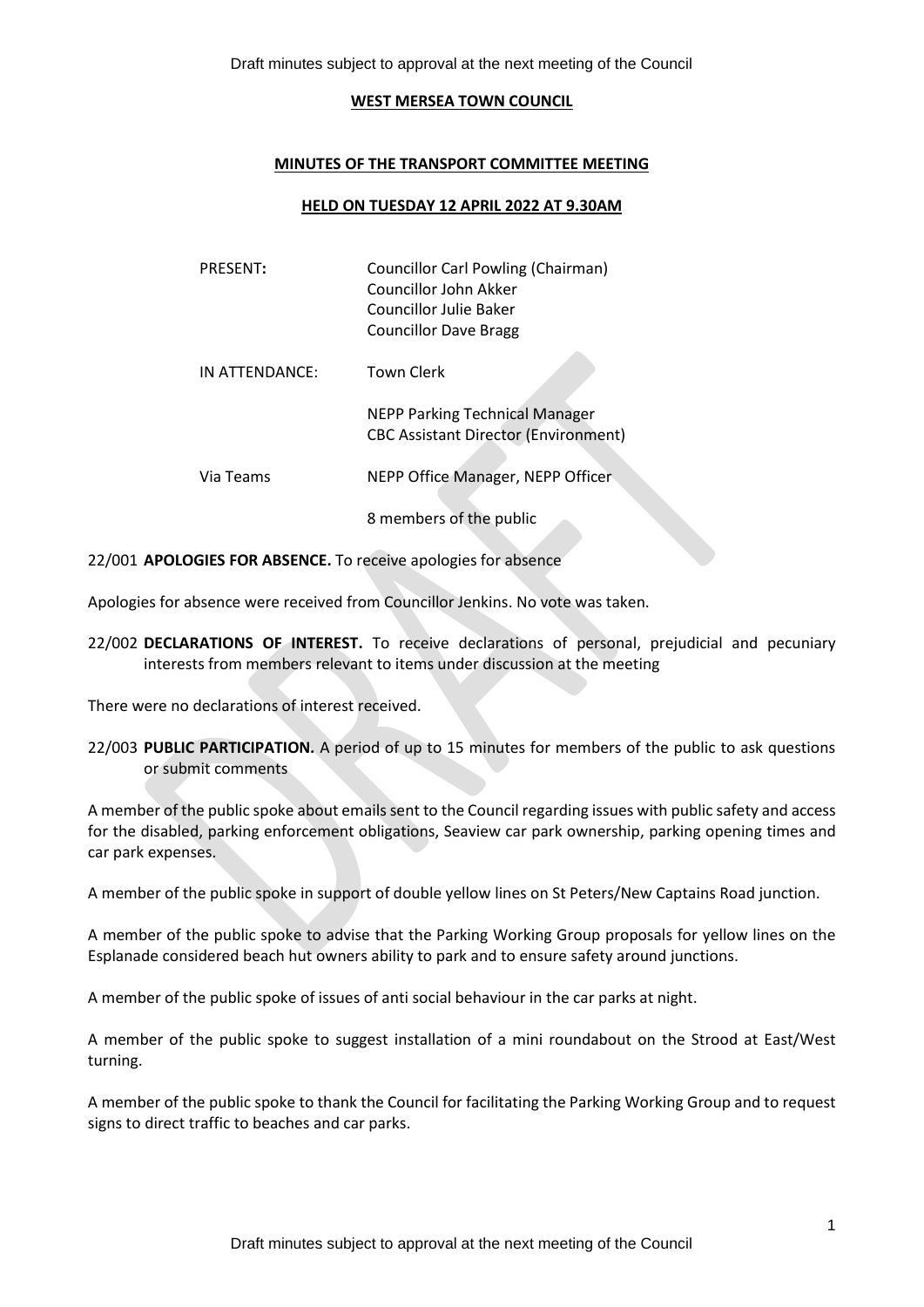22/004 **CONFIRMATION OF PREVIOUS MINUTES.** To confirm Minutes of the Transport Committee Meeting of 2<sup>nd</sup> July 2021

# It was RESOLVED that the MINUTES of the Council meeting held on 2<sup>nd</sup> July 2021 be confirmed as a true **record of the meeting.**

## 22/005 **VICTORIA ESPLANADE CAR PARK**

• To discuss and agree car park maintenance works

NEPP Office Manager reported that following site inspections significant works are required to 4 of the car parks. Total cost of £18,158 for resurfacing and pothole works required to car parks

- High Street 43 square meters, tarmac repairs £3200
- Victoria Esplanade road matching 23 square meters, footway needs reconstructing plus timber edging £3000
- Seaview 43 tonnes type 1 128 square meters £3500
- Willoughby 74 tonnes type 1, 335 square meters £8600

NEPP Project Manager is seeking estimates for matting for Victoria Esplanade. Long term vision for car park including surfacing, signage and EV charging.

NEPP under the Service Level Agreement split income and costs with WMTC. WMTC has budgeted repairs to Willoughby car park of £10,000.

## **It was RESOLVED to use £10,000 in the budget to repair the car parks to being them back to an acceptable standard.**

• To discuss and agree Victoria Esplanade height barrier repair

Insurers have agreed and NEPP can now proceed with Cooks Engineering quotation to repair the height barrier.

• To discuss locking at night

There was discussion on anti social behaviour, consideration of late night parking and CCTV. NEPP have costs for a private company to lock and unlock Victoria Esplanade car park – approx. £10,000. Another cost to consider but NEPP budgets are stretched.

• To discuss overnight parking charges

NEPP will consider late/overnight charges.

• To discuss and agree CCTV contract

CCTV to be put back into the car park.

#### 22/006 **INCOME AND EXPENDITURE REPORT.** To receive income and expenditure report from NEPP

Income report April to February circulated. March figures not yet available. Season tickets remain the same, Pay and display income increased as did PCN – Penalty Charge Notices. The parking in Mersea improved, which was not seen across the whole Borough, last year CBC £1m down across parking assets with a forecast reduction in income of £700,000 for the current year.